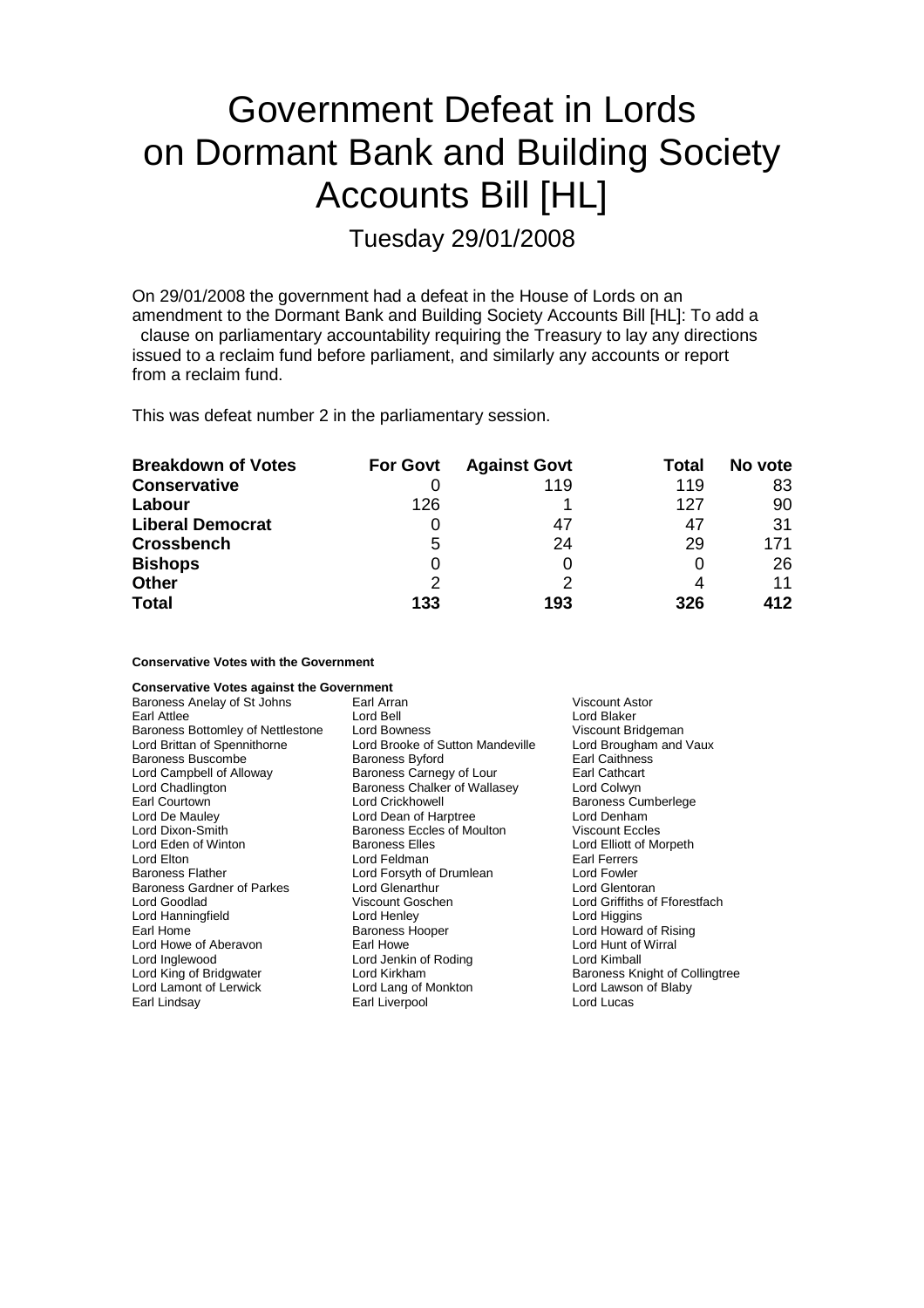- Lord MacGregor of Pulham Market Lord Mancroft Lord Marlesford Lord Mawhinney Lord Mayhew of Twysden<br>
Duke of Montrose **Lord Mayhew of Twysden** Duke of Montrose Baroness Morris of Bolton Lord Naseby Baroness Neville-Jones **Lord Newton of Braintree** Baroness Noakes<br>Lord Northbrook Lord Norton of Louth Baroness O'Cathain Lord Northbrook **Lord Norton of Louth Baroness Park of Monmouth** Lord Patten Baroness Platt of Writtle Lord Prior Lord Quinton Baroness Rawlings **Communist Confluence Lord Reay Lord Roberts of Conwy**<br>
Lord Rotherwick **Lord Saatchi** Communist Communist Controller Communist Communist Communist Communist Communist<br>
Lord Rotherwick Communist Communi Lord Selkirk of Douglas Lord Selsdon<br>Lord Shaw of Northstead Baroness Baroness Baroness Lord Shaw of Northstead Lord Sheikh Baroness Shephard of Northwold<br>
Lord Skelmersdale Lord Soulsby of Swaffham Prior Lord St John of Fawsley Lord Skelmersdale **Lord Souls** Lord Soulsby of Swaffham Prior and St John Lord St John Cord Tebbit<br>
Lord Stewartby **Cord Taylor of Holbeach** Lord Tebbit Lord Stewartby **Lord Taylor of Holbeach Lord Tebbit**<br>
Lord Taylor of Holbeach Lord Tebbit<br>
Lord Trimble Baroness Trumpington Viscount Ullswater Lord Trimble 10 10 million between Baroness Trumpington 10 million Viscount Ullswater<br>Baroness Verma 10 million between 10 million between 10 million between 10 million between 10 million between Lord Waldegrave of North Hill Lord Walker c<br>Baroness Wilcox Lord Wolfson Baroness Wilcox
- Lord Luke Lord Lyell Lord Macfarlane of Bearsden Lord Patten Baroness Perry of Southwark<br>
Lord Prior Lord Quinton<br>
Lord Quinton Lord Rotherwick Lord Saatchi Baroness Seccombe Lord Wade of Chorlton **Lord Wakeham**<br>
Lord Walker of Worcester **Charles Baroness Warsi**

#### **Labour Votes with the Government**

Baroness Amos **Marting Community Control Anderson of Swansea** Baroness Ashton of Upholland Lord Bach Lord Barnett Lord Bassam of Brighton Lord Bernstein of Craigweil Lord Bhattacharyya Baroness Billingham Lord Bilston Lord Borrie Lord Boyd of Duncansby Lord Bradley Lord Brooke of Alverthorpe<br>
Lord Brooks of Tremorfa<br>
Lord Campbell-Sayours Lord Clark of Windermere **Lord Clinton-Davis** Baroness Corston<br>
Baroness Crawley **Lord Davidson of Glen Clova** Lord Davies of Coity Lord Davies of Oldham Lord Desai Lord Dixon Lord Donoughue **Lord Dubs** Lord Dubs Lord Elder<br>
Lord Falconer of Thoroton **Baroness Farrington of Ribbleton** Lord Filkin Lord Falconer of Thoroton **Baroness Farrington of Ribbleton** Lord Filkin<br>Baroness Ford **Baroness Ford Common Lord Foulkes of Cumnock** Lord Fyfe of Fairfield Baroness Gale **Calicate Control Control Cart Cavity** Control Cart Baroness Golding<br>
Lord Gordon of Strathblane **Baroness Gouding** Baroness Gould of Lord Graham of Edmonton Lord Griffiths of Burry Port Lord Harris of Lord Harris of Lord Haventh Lord Haventh Lord Haventh Lord Haventh Lord Haventh Lord Haventh Lord Haventh Lord Haventh Lord Haventh Lord Haventh Lord Have Lord Harrison Lord Hart of Chilton Lord Haworth Lord Harrison Lord Haworth Baroness Henig<br>
Baroness Henig Baroness Hilton of Eggardon Baroness Hollis of Heigham Baroness Henig Baroness Hilton of Eggardon Baroness Henight Baroness Hollis Cord Hoyle<br>
Baroness Howells of St Davids Lord Hoyle Lord Hughes of Woodside Baroness Jay of Paddington Lord Jones Lord Jordan Lord Judd **Lord King of West Bromwich**<br>
Lord Kirkhill **Lord Lavard** Lord Kirkhill Lord Layard Lord Lea of Crondall Lord Lipsey **Baroness Lockwood** Lord Lofthouse of Pontefract<br>
Lord Mackenzie of Culkein Lord Mackenzie of Framwellgate Lord Mason of Barnsley Lord Maxton Baroness McIntosh of Hudnall Lord McKenzie of Luton Baroness Morgan of Drefelin Lord Morgan Lord Charless Morgan Baroness Morgan Baroness Morgan Baroness Morgan Baroness Morgan Baroness Morgan Baroness Morgan Baroness Morgan Baroness Morgan Baroness Morgan Baroness Morgan B Lord Morris of Aberavon Lord O'Neill of Clackmannan Lord Parekh<br>
Baroness Pitkeathley Cord Plant of Highfield Baroness Prosser Lord Prys-Davies **Lord Lord Puttnam** Lord Puttnam Lord Radice<br>
Lord Rea Lord Rea Ration Baroness Rendell of Babergh Lord Richard Lord Rea Baroness Rendell of Babergh Lord Rea<br>
Baroness Rendell of Babergh<br>
Lord Rosser Lord Rooker Lord Rosser Lord Rosser<br>Baroness Royall of Blaisdon Baroness Scotland of Asthal Lord Sewel Baroness Royall of Blaisdon Baroness Scotland of Asthal Unicomponent Scotland of Asthal Lord Smith of Leigh Baroness Symons of Vernham Dean

Lord Acton **Communist Communist Baroness Adams of Craigielea** Lord Ahmed<br>Baroness Amos **Communist Communist Communist Communist Communist Communist Communist Communist Communist Communis** Baroness Ashton of Upholland Lord Campbell-Savours **Lord Christopher**<br>
Lord Clinton-Davis **Constant Constant Constant Constant** Baroness Corston Lord Davidson of Glen Clova Lord Foulkes of Cumnock Baroness Goudie<br>
Lord Griffiths of Burry Port<br>
Lord Harris of Haringey Baroness Howells of St Davids Lord Hoyle<br>Lord Hunt of Chesterton Lord Janner of Braunstone Lord Mackenzie of Framwellgate Lord Mason of Barnsley<br>Baroness McIntosh of Hudnall Lord McKenzie of Luton Lord Plant of Highfield Baroness Prosserved Baroness Providence Baroness Providence Baroness Providence Baroness Prosserved Baroness Prosserved Baroness Prosserved Baroness Providence Baroness Providence Baroness Providenc Lord Snape Cord Soley Lord Soley<br>
Baroness Symons of Vernham Dean Baroness Taylor of Bolton Lord Taylor of Blackburn

Baroness Smith of Gilmorehill